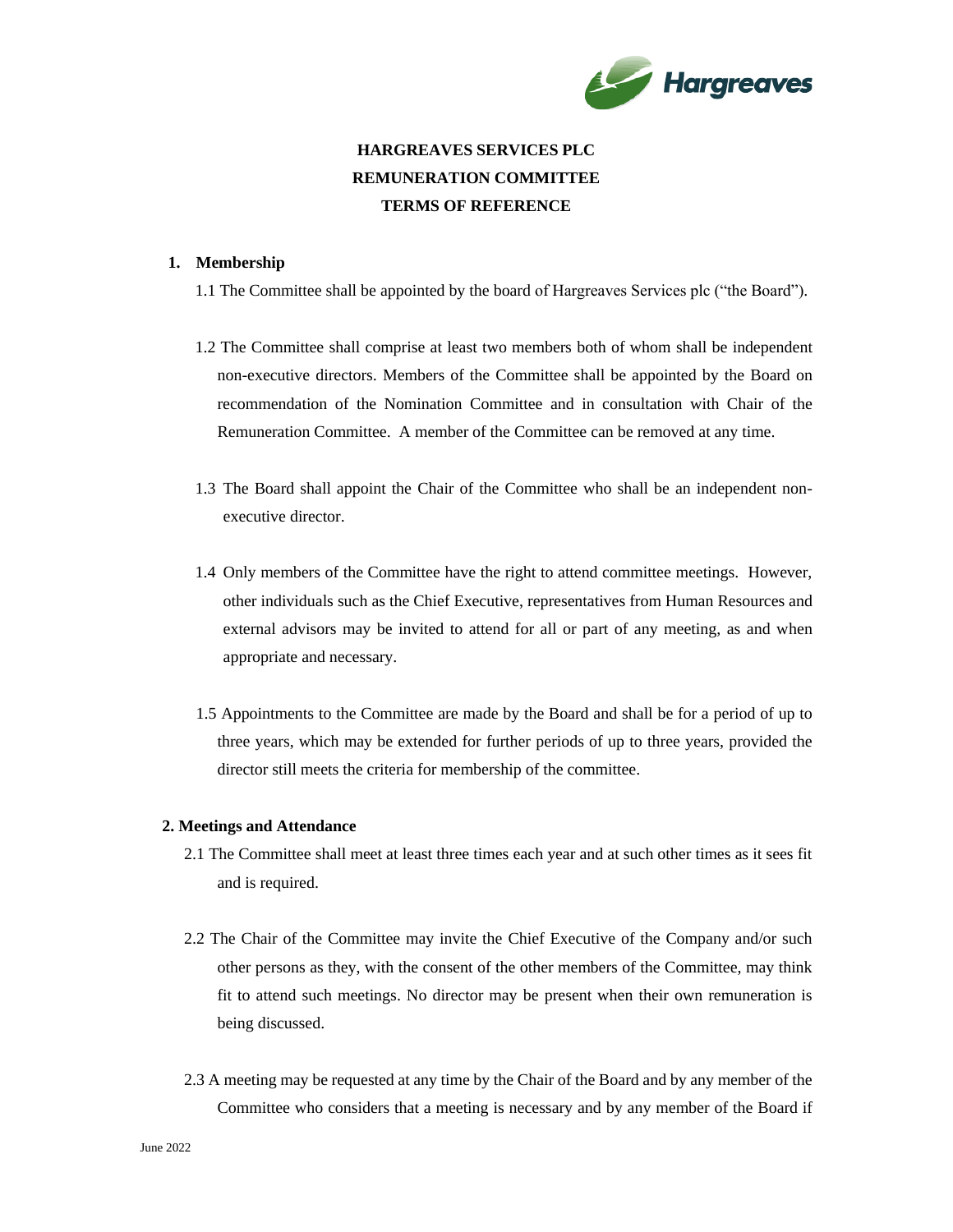approval is given by the Chair of the Board. Unless otherwise agreed, notice of each meeting confirming the venue, time and date together with an agenda of items to be discussed shall be forwarded to each member of the Committee and any other person required to attend no fewer than five working days prior to the date of the meeting.

- 2.4 The quorum necessary for the transaction of business shall be two. A duly convened meeting of the Committee at which a quorum is present shall be competent to exercise all or any of the authorities, powers and discretions vested in or exercisable by the Committee.
- 2.5 The Company Secretary shall be the secretary of the Committee but shall not attend any meeting of the Committee at which the Chair has stipulated that no executive directors shall be present. At such meetings, the Chair shall nominate another member of the Committee to act as secretary.
- 2.6 The Company Secretary shall not be present when their own remuneration is being considered.
- 2.7 The Chair of the Board shall not chair the Committee when it is dealing with the matter of succession to the Chair.
- 2.8 The Company Secretary shall minute the proceedings and resolutions of all meetings of the Committee, including recording the names of those present and in attendance.
- 2.9 The Committee Chair should attend the annual general meeting to answer any shareholder questions on the Committee's activities.

### **3. Authority**

- 3.1 The Committee is authorised by the Board to carry out any investigation within its terms of reference.
- 3.2 The Committee is authorised to seek any information it requires at the company's expense from any employee and to obtain expert advice from the Company's external auditors, professional advisers, outside legal advisers or other independent potential advisers or otherwise, and to request the attendance of such advisers or other persons as it sees fit.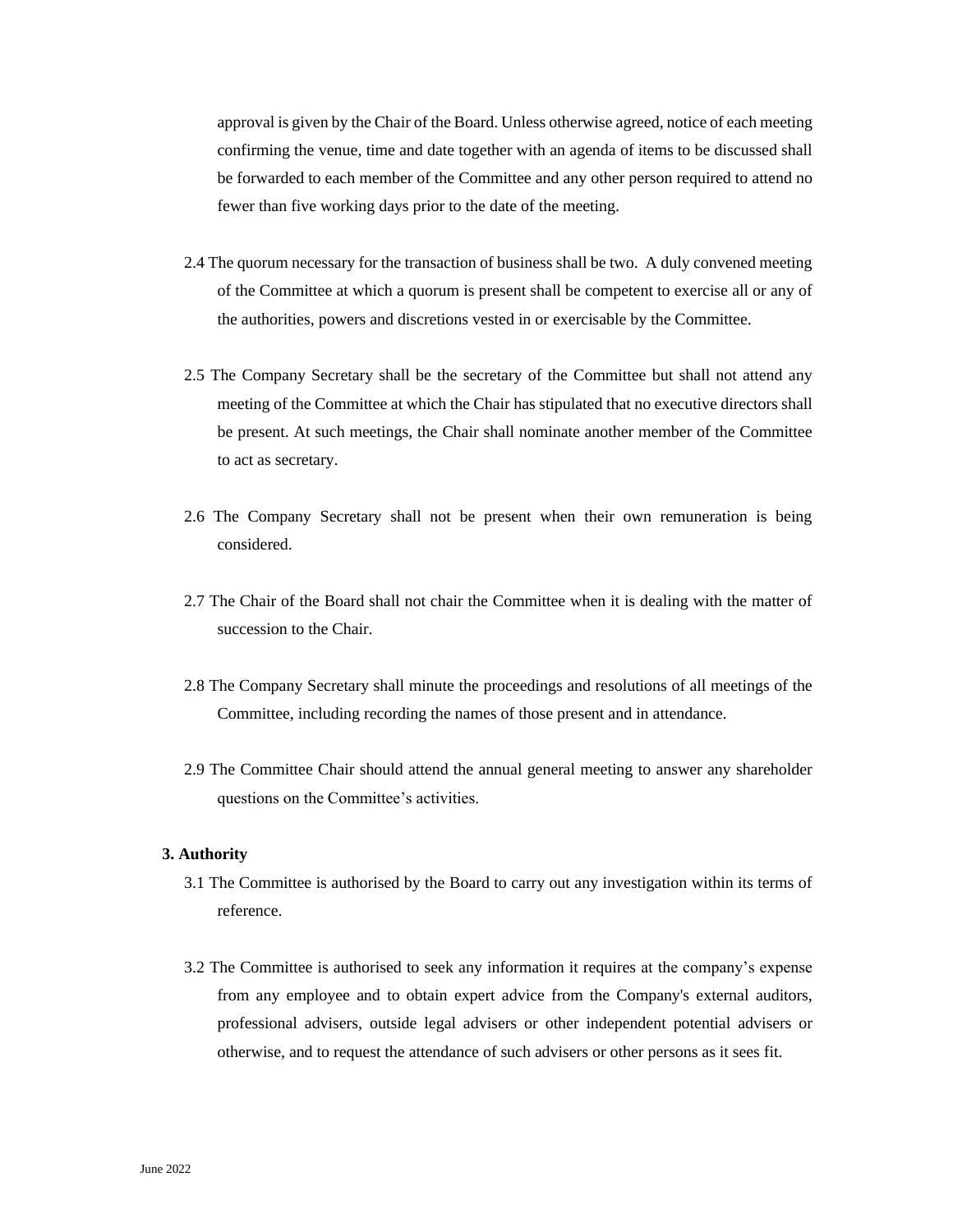3.3 The Committee is authorised by the Board to obtain expert advice from the Company's external auditors, professional advisers, outside legal or other independent professional advice or otherwise and to request the attendance of such employees or advisers as it sees fit.

#### **4. Duties**

The Committee shall decide, consider and make recommendations to the Board on the items listed below and have responsibility to:

- 4.1 consider and determine, subject to such consents of the company in general meeting as may be necessary, the terms and conditions of service of the executive directors and other senior executives of the Group, including all salaries, emoluments, pension rights, share option, profit-sharing, performance-linked and any other incentive or bonus schemes or arrangements, termination and compensation settlements and any other arrangement under which an executive director will or may benefit. No director shall be involved in any decisions as to their own remuneration;
- 4.2 consider the terms of any share option or incentive scheme, LTIP, ESOP, profit sharing scheme or scheme for profit related pay (whether for the benefit of the Company's executive directors or others employed by the Company or any subsidiary undertaking);
- 4.3 advise on and monitor suitable performance related formula (whether under the Company's executive share option scheme or otherwise);
- 4.4 consider and make recommendations at the request of the Board concerning the conditions of service of senior employees of the Group with a basic salary in excess of £100k per annum;
- 4.5 approve all executive directors' service contracts and service contracts of senior employees of the Group with a basic salary in excess of  $\pounds100k$  per annum or any other person at the request of the Chair of the Board and any amendments to any such contracts;
- 4.6 ensure that contractual terms on termination, and any payments made, are fair to the individual, and the company, that failure is not rewarded and that the duty to mitigate loss is fully recognised;
- 4.7 carry out its functions having regard to conditions of service and remuneration provided: